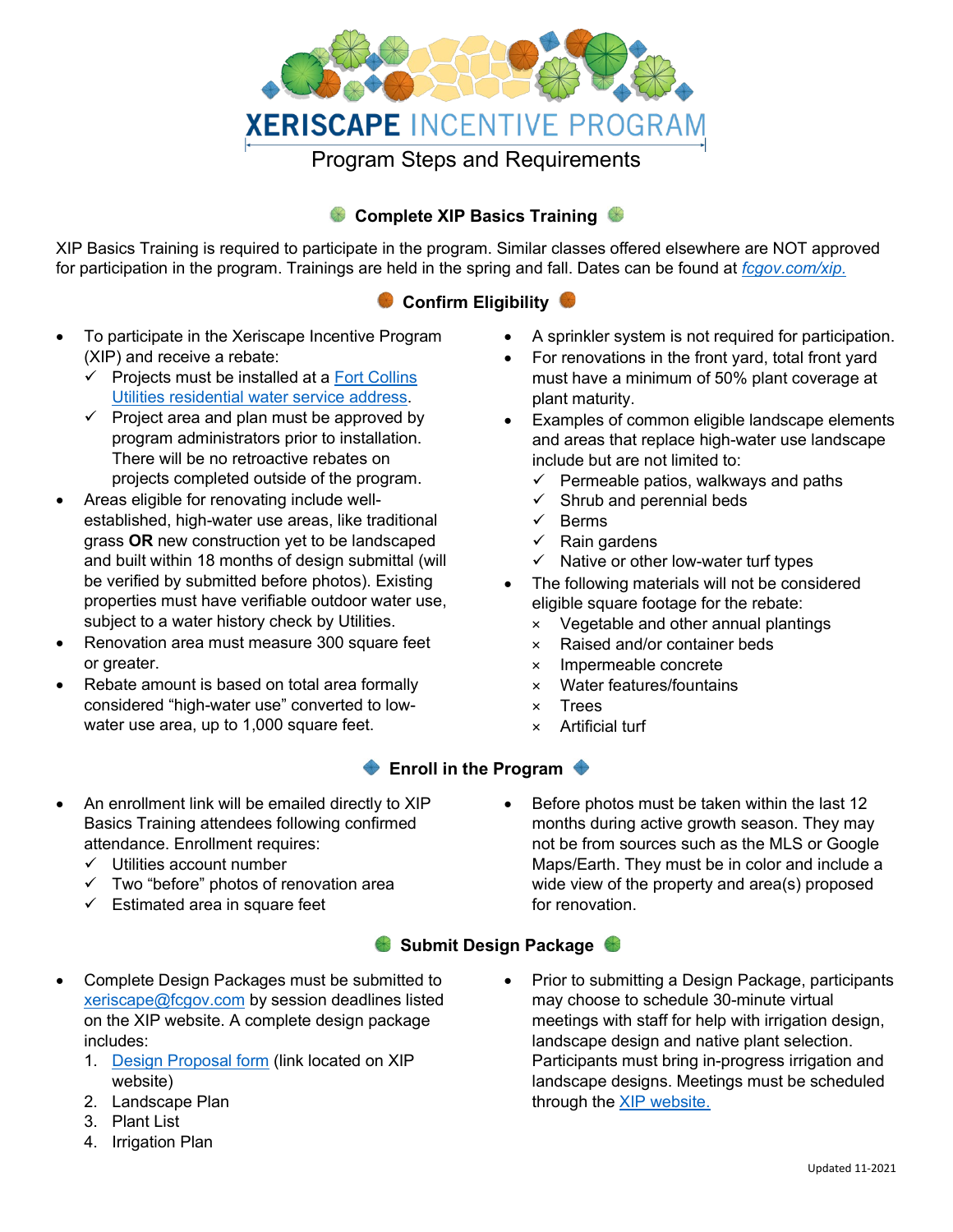## **Native Bonus**

**Install Landscape** 

- Projects with 80% or more plants native to Colorado are eligible for additional \$0.25/square foot for a total of \$1 per square foot up to 1,000 square feet (\$1,000 maximum rebate).
- Plan your participation based on the seasonal timelines outlined on the [XIP website.](https://www.fcgov.com/utilities/residential/conserve/water-efficiency/xeriscape/incentive-program/)
- Design Package must be approved by Utilities before installation.
- Participants may choose to phase project installation over several years. The participant may be eligible for a rebate each year for each new area of installation. Each installation phase must occur within the rebate year.
- After the approved design is installed, participants must sign up for an inspection with Utilities staff. Inspection times are available May through Oct. of each program year. Schedule an inspection via the [XIP website](http://www.fcgov.com/xip) or find the link in your plan approval email.
- Work must be complete prior to the inspection and participants must be present.

• Have utility lines located for free prior to starting a project. Request line locates at *[Co811.org](http://www.co811.org/)*

front vs. backyard.

• By City ordinance, [soil amendments are required](https://www.fcgov.com/utilities/business/builders-and-developers/development-forms-guidelines-regulations/soil-amendment-requirements/) for areas that are disturbed or cleared and planned to hold plants or grass.

Native bonus eligibility is determined at design package review and approval. Eligible native bonus renovation areas must have a minimum of 50% plant coverage at maturity, regardless of

• Participants unable to complete installations in the current program year can request a maximum of one 1-year extension per participant per address. Email [xeriscape@fcgov.com](mailto:xeriscape@fcgov.com) to request an extension.

## **Schedule an Inspection**  $\bullet$

• Inspections are approximately 30 minutes and consist of landscape and plant material inspection, irrigation inspection, final measurements and "after" pictures. A final rebate is based on the measurement of total area of converted landscape. Final measurement is determined at time of inspection.

## **Submit Complete Rebate Application and Receive Rebate**

- The rebate rate is \$0.75 per square foot of eligible area, up to 1,000 square feet per year, per address (\$750 maximum). Projects approved for the Native Bonus will receive additional \$0.25/square foot for a total of \$1 per square foot (\$1,000 maximum rebate). Rebate will be applied as a utility bill credit.
- A complete rebate application, which includes the [application form,](https://www.fcgov.com/utilities/img/site_specific/uploads/xip_rebate-application.pdf) [W9 form,](https://www.irs.gov/pub/irs-pdf/fw9.pdf) [notarized soil](https://www.fcgov.com/utilities/img/site_specific/uploads/XIP_Soil_Amendment_Cert.pdf?1600363165) [certificate](https://www.fcgov.com/utilities/img/site_specific/uploads/XIP_Soil_Amendment_Cert.pdf?1600363165) and all project receipts, must be turned in within 30 days of inspection.
- Soil amendments and a notarized soil certificate are required **UNLESS** a Soil Test Report shows soil does not need amendment. A Soil Test Report is not otherwise required.
- A rebate cannot exceed project costs.
- Utilities reserves the right to deny a rebate if inspection reveals the landscape has not been installed properly or does not match the approved design package.
- In conjunction with the XIP Rebate, participants may also apply for Sprinkler Equipment Rebates if eligible equipment is installed. Receipts are required.

#### **Questions?**

Visit *[fcgov.com/xip](http://www.fcgov.com/xip)* for more information. Contact Xeriscape Program Manager Katie Collins 970-413-3775 • [xeriscape@fcgov.com](mailto:xeriscape@fcgov.com)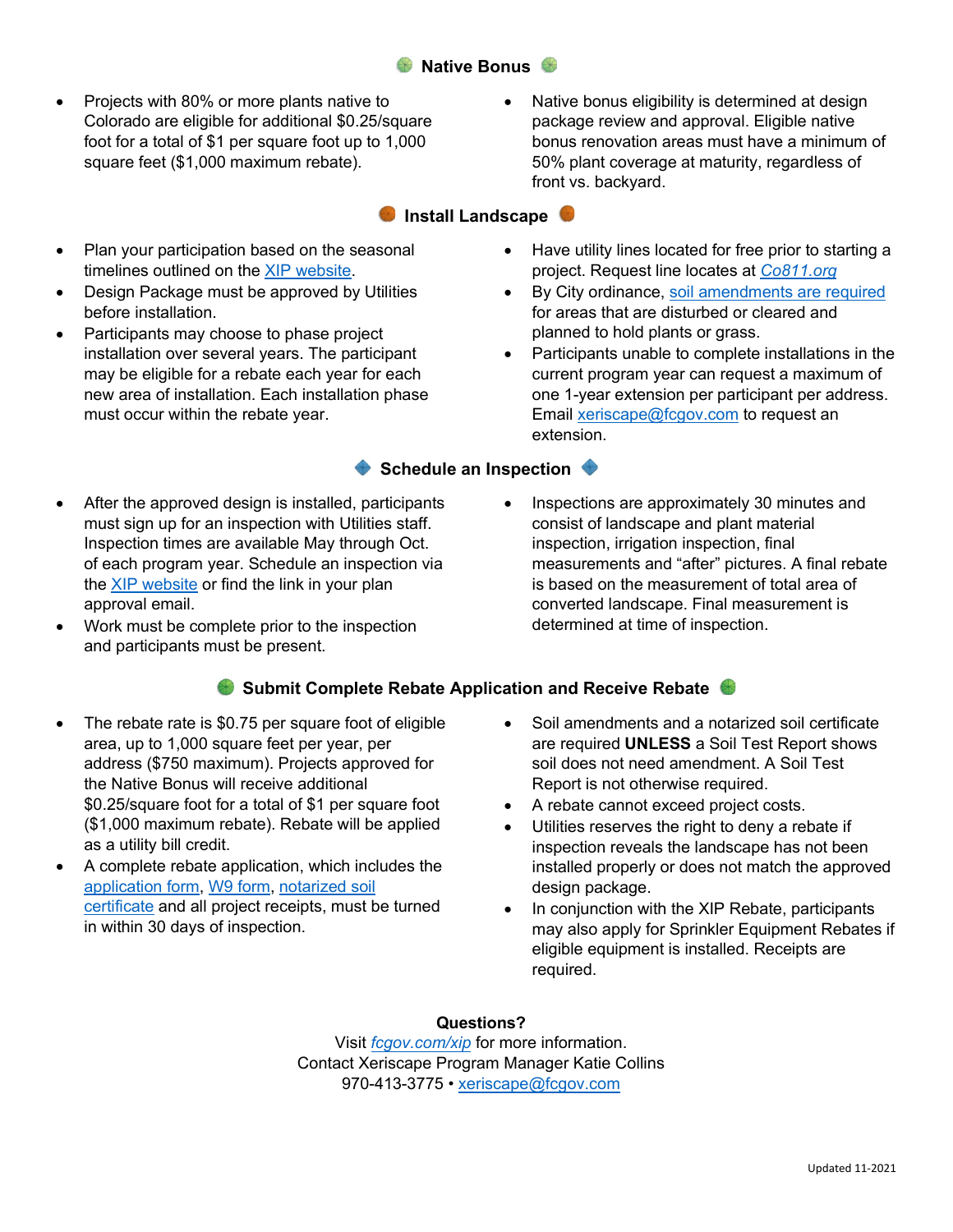

#### **Design Package Requirements**

- Email complete packages to [xeriscape@fcgov.com](mailto:xeriscape@fcgov.com) by your session deadline.
- A complete design package includes:
	- 1. Design Proposal form
	- 2. Landscape Plan
	- 3. Plant List
	- 4. Irrigation Plan (if applicable)
- Include description of phasing (if applicable)
- Only complete Design Packages will be reviewed
- Staff review takes approximately 1 week

## **1. Design Proposal Form**

- Find online form at: <https://form.jotform.us/70716305629154>
- Must have your Utilities account number
- Fill it out when design is nearly complete

## **2. Landscape Plan** (See *Figure 1*)

Required elements:

- $\checkmark$  Must be to scale
- $\checkmark$  Name, address date, north arrow
- $\checkmark$  Legend that includes plants
- $\checkmark$  Location of new and old landscape material
	- o Plants, drawn to mature size
	- o Edging, type
	- o Mulch, type

#### Reminder:

- Hydrozone: Group plants with similar water requirements
- Edging is required between grass and other areas

## **3. Plant List** (See *Figure 2*)

Required elements:

- $\checkmark$  Plant quantity
- $\checkmark$  Symbol on the plan
- $\checkmark$  Scientific/botanical name
- $\checkmark$  Common name
- $\checkmark$  Hydrozone (VL, L, M)
- $\checkmark$  Mature Spread
- $\checkmark$  Mature Height
- $\checkmark$  Exposure (Sun, Part Sun, Shade)

#### Reminder:

- Use "Participant Plant List" in [XIP Plant List](https://www.fcgov.com/utilities/img/site_specific/uploads/XIP_Plant_List.xlsx?1624483412) [Spreadsheet](https://www.fcgov.com/utilities/img/site_specific/uploads/XIP_Plant_List.xlsx?1624483412) as a template.
- [City Recommended Plant List](https://www.fcgov.com/vegetation/) is a great resource to choose plants

## **4. Irrigation Plan** (See *Figure 3*)

#### Required elements:

- $\checkmark$  Name, address, date, north arrow, legend
- $\checkmark$  Existing equipment including:
	- o Irrigation controller
	- o Backflow device
	- o Existing sprinkler equipment type and layout
	- o Proposed sprinkler equipment type and layout
- $\checkmark$  Method and/or location of retrofit(s)

#### Reminder:

- Irrigation must be appropriately fitted to new landscape
- No overhead sprays in shrub beds
- Water new and mature trees
- Hydrozone: Group plants with similar water requirements
- NO mixed equipment

# **Questions?**

Visit *[fcgov.com/xip](http://www.fcgov.com/xip)* for more information. Contact Xeriscape Program Manager Katie Collins 970-413-3775 • [xeriscape@fcgov.com](mailto:xeriscape@fcgov.com)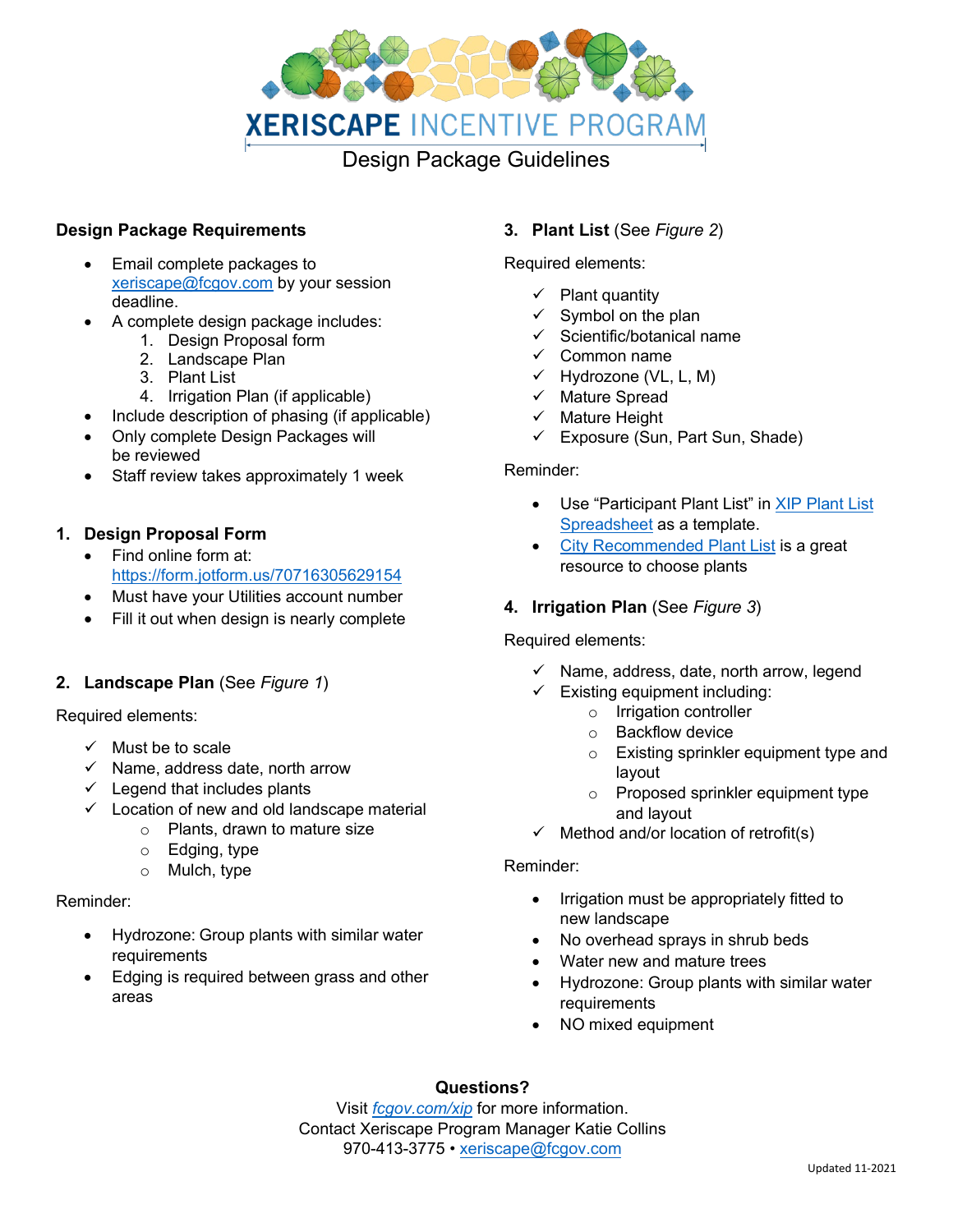

*Figure 1 - Landscape Plan Example*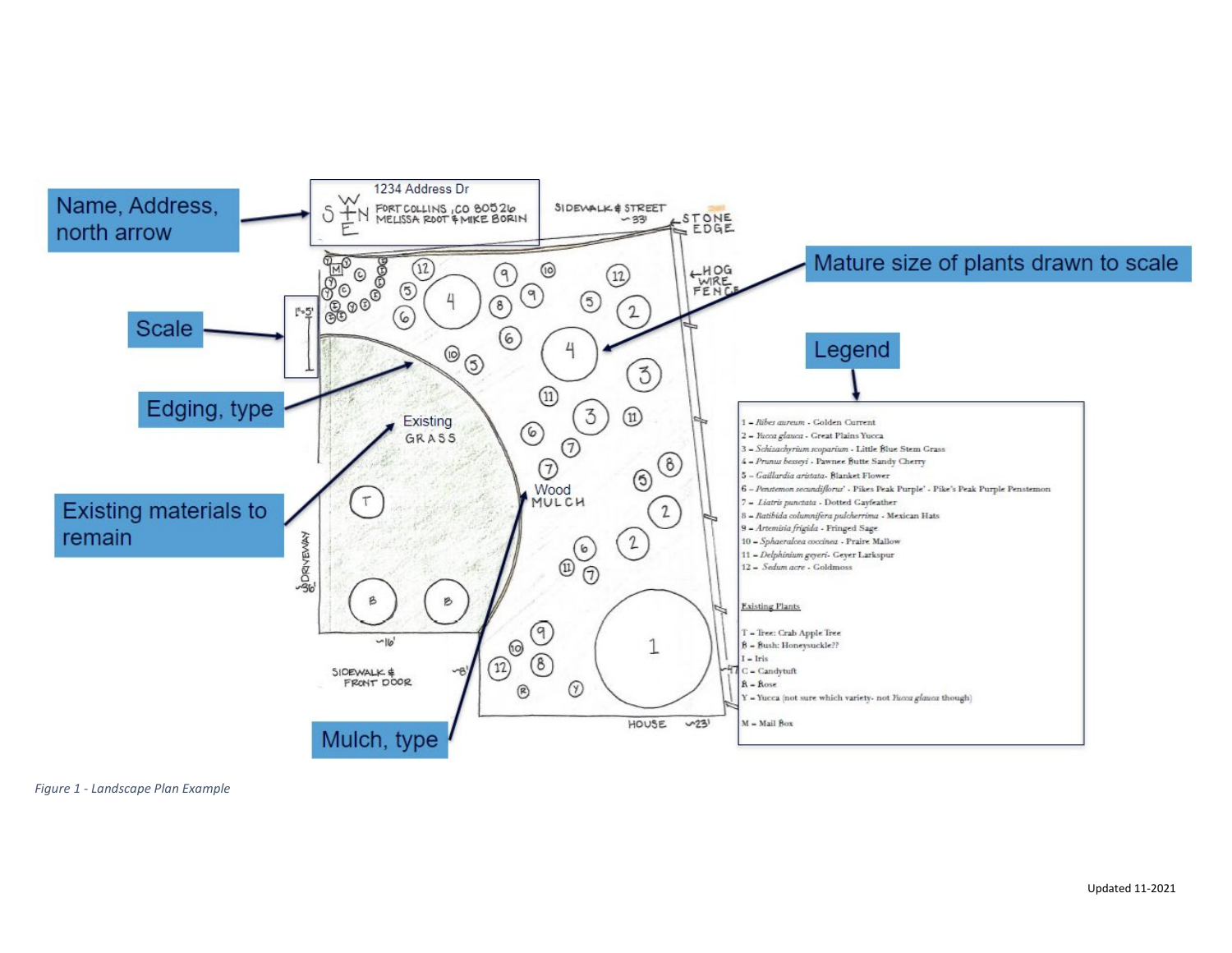| <b>Required Plant Information</b>   |                                      |                                           |                                     |                  |                         |                         |                 | <b>Optional Information</b>    |                                                   |                          |              |         |
|-------------------------------------|--------------------------------------|-------------------------------------------|-------------------------------------|------------------|-------------------------|-------------------------|-----------------|--------------------------------|---------------------------------------------------|--------------------------|--------------|---------|
| <b>Total</b><br>quantity<br>in plan | <b>Identifying</b><br>symbol on plan | <b>Botanical Name</b>                     | <b>Common Name</b>                  | <b>Hydrozone</b> | <b>Mature</b><br>spread | <b>Mature</b><br>height | <b>Exposure</b> | <b>Bloom</b><br>time/season    |                                                   | Bloom color Plant Select | <b>Notes</b> | Website |
| 1                                   | $\circ$                              | Philadelphus lewisii 'PWY01S'             | Chevenne Mockorange                 | L.               | 6'                      | 6'                      | FS.             | early summer                   | white                                             | yes                      |              |         |
| 3                                   | Ch                                   | Prunus besseyi Pawnee<br><b>Buttes</b>    | Pawnee Buttes Sand Cherry           | L.               | 5                       | 1.5                     | FS/PS           | late spring                    | white                                             | yes                      |              |         |
| 3                                   | м                                    | Pinus muao<br>(dwarf var.)                | Dwarf Mugo Pine                     | L.               | varies                  |                         | FS/PS           | insignificant                  |                                                   |                          |              |         |
| 4                                   | к                                    | Calamagrostis brachytricha                | Korean Feather Reed Grass           | L.               | $\overline{2}$          | 3                       | FS/PS           | yes                            |                                                   |                          |              |         |
| 6                                   | в                                    | Bouteloua gracilis 'Blonde<br>Ambition'   | <b>Blonde Ambition</b>              | VL               | $\overline{2}$          | $\overline{2}$          | FS/PS           | yes                            |                                                   |                          |              |         |
| 3                                   | Е                                    | Festuca (spp. ovina, glauca<br>$8$ var.)  | <b>Blue Fescue</b>                  | L.               | $\mathbf{1}$            | 1                       | FS.             |                                |                                                   |                          |              |         |
| 8                                   | S.                                   | Cerastium tomentosum                      | Snow-In-Summer                      | L.               | 1.5                     | $\mathbf{1}$            | FS.             | spring to summer               | white                                             |                          |              |         |
| 2                                   | н                                    | Zauschneria garrettii                     | Orange Carpet California<br>Fuchsia |                  | $\overline{2}$          | $\leq$ 1                | <b>FS</b>       | late summer to<br>fall         | orange                                            | yes                      |              |         |
| 9                                   | v                                    | Verbena bipinnatifida                     | Native Verbena                      | L                | 1.5                     | $\leq$ 1                | FS.             | summer                         | purple                                            | yes                      |              |         |
| 9                                   | D                                    | Anthemis marschalliana                    | <b>Filligree daisy</b>              | L                | $\mathbf{1}$            | $\mathbf{1}$            | FS/PS           | summer                         | vellow                                            | yes                      |              |         |
| 6                                   | А                                    | Osteospermum 'Avalanche'                  | Avalanche White Sun Daisy           | L.               | $\overline{2}$          | $\mathbf{1}$            | FS/PS           | spring to fall                 | white                                             | yes                      |              |         |
| 7                                   | T.                                   | Nepeta x Little Trudy                     | Little Trudy Catmint                | L.               | $\overline{2}$          | $\mathbf{1}$            | <b>FS</b>       | summer                         | lavender                                          | Yes                      |              |         |
| 17                                  | D                                    | Penstemon x mexicali Pikes<br>Peak Purple | Pike's Peak Purple<br>Penstemon     |                  | $\mathbf{1}$            | 1                       | FS/PS           | spring to summer               | purple                                            | yes                      |              |         |
| 4                                   | E.                                   | Engelmannia peristenia                    | Engelmann's daisy                   | L.               | $\overline{2}$          | $\overline{2}$          | FS.             | spring to summer               | yellow                                            | yes                      |              |         |
| 12                                  | c                                    | Echinacea purpurea & var.                 | Coneflower                          | L-M              | 1.5                     | $\overline{2}$          | FS.             | summer                         | varies:<br>purple, pink,<br>white,<br>orange, red |                          |              |         |
| 8                                   |                                      | <b>Papaver orientale</b>                  | <b>Oriental Poppy</b>               | L                | $\overline{2}$          | varies                  | FS.             | late spring to<br>early summer | varies: red,<br>orange, pink,<br>white            |                          |              |         |

*Figure 2 - Plant List Example*